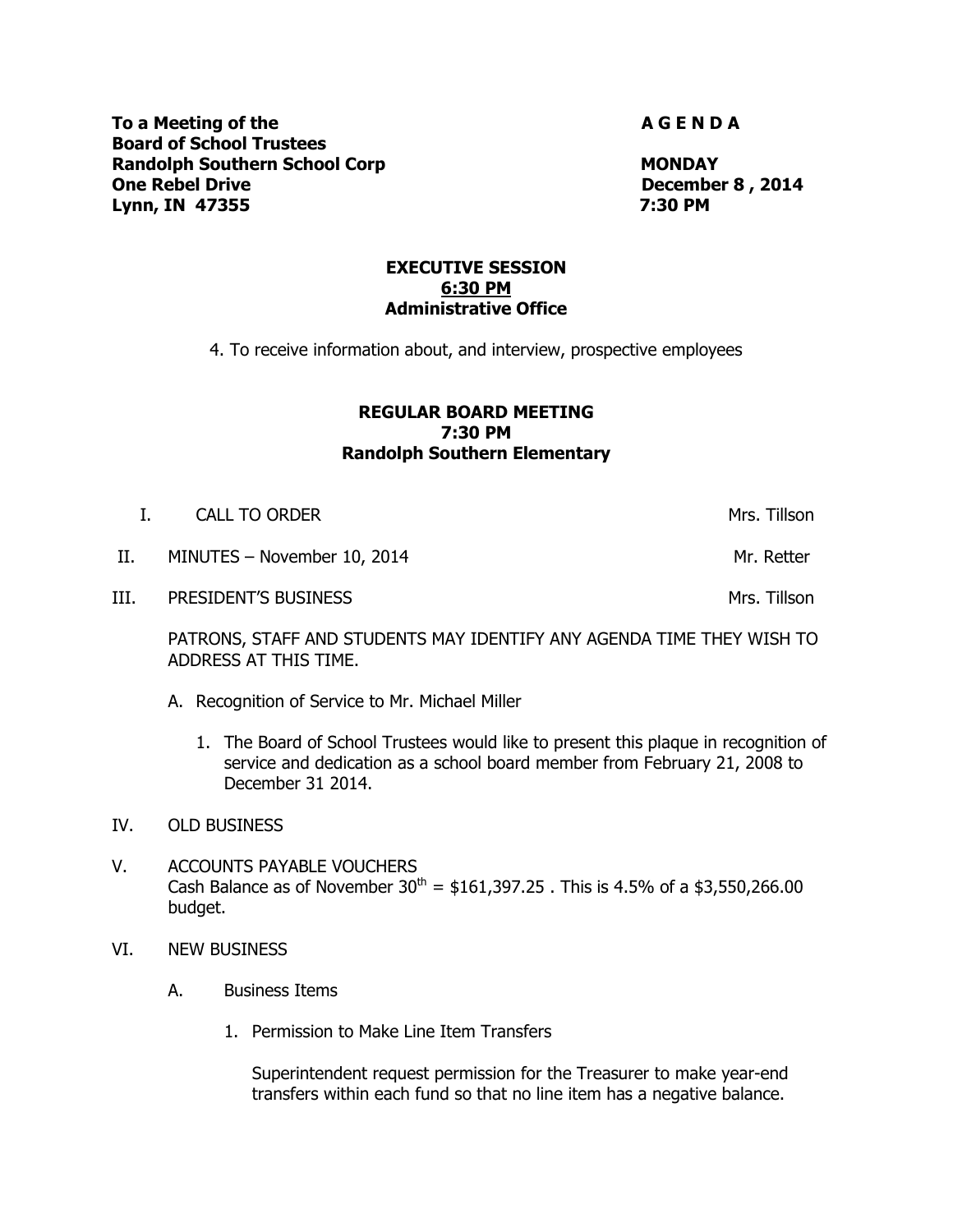- 2. Permission to pay Accounts Payables prior to December 31, 2014. Superintendent request permission to pay year end accounts payable vouchers prior to December 31, 2014. (A separate docket will be Presented for board approval on January 12, 2015.)
- 3. Transfer Funds to Rainy Day Fund

Superintendent recommends the Randolph Southern Board of Trustees authorize the Treasure to make the following transfer to the Rainy Day Fund.

- a. Transportation Fund to Rainy Day Fund up to but not to exceed \$85,000.00
- b. School Bus Replacement Fund to Rainy Day Fund up to but not to exceed \$25,000.00
- c. Capital Projects Fund to Rainy Day Fund up to but not to exceed \$50,000.00
- 4. Title I Grant Amendment

Superintendent and Elementary Principal recommend the Board of School Trustees approve Title I Amendment as presented. The final allocation amount was reduced 36.23 for a new total of \$88,863.64. The Professional Development funds will be reduced in the grant.

- B. Personnel
	- 1. Maternity Leave Request for Leifschon Walker

Superintendent and Jr./Sr. High School Principal recommend the Board of School Trustees approve the maternity leave request of Mrs. Leifschon Walker from December 8, 2014 – March 2, 2015.

2. 7<sup>th</sup> & 8<sup>th</sup> Grade Substitute Science Teacher

Superintendent and Jr./Sr. High School Principal recommend the Board of School Trustees approve Mrs. Marlene Reedy as a Jr./Sr. High School Substitute Science Teacher at a daily rate of \$170.19 from November 24, 2014 – February 27, 2015. Any absences due to sick or personal days will be paid at Mrs. Reedy's normal Paraprofessional rate.

3. Academic Coaches (Mr. Allen Submit Recommendations)

Superintendent and Elementary Principal recommend approval of the following coaches per Master Contract: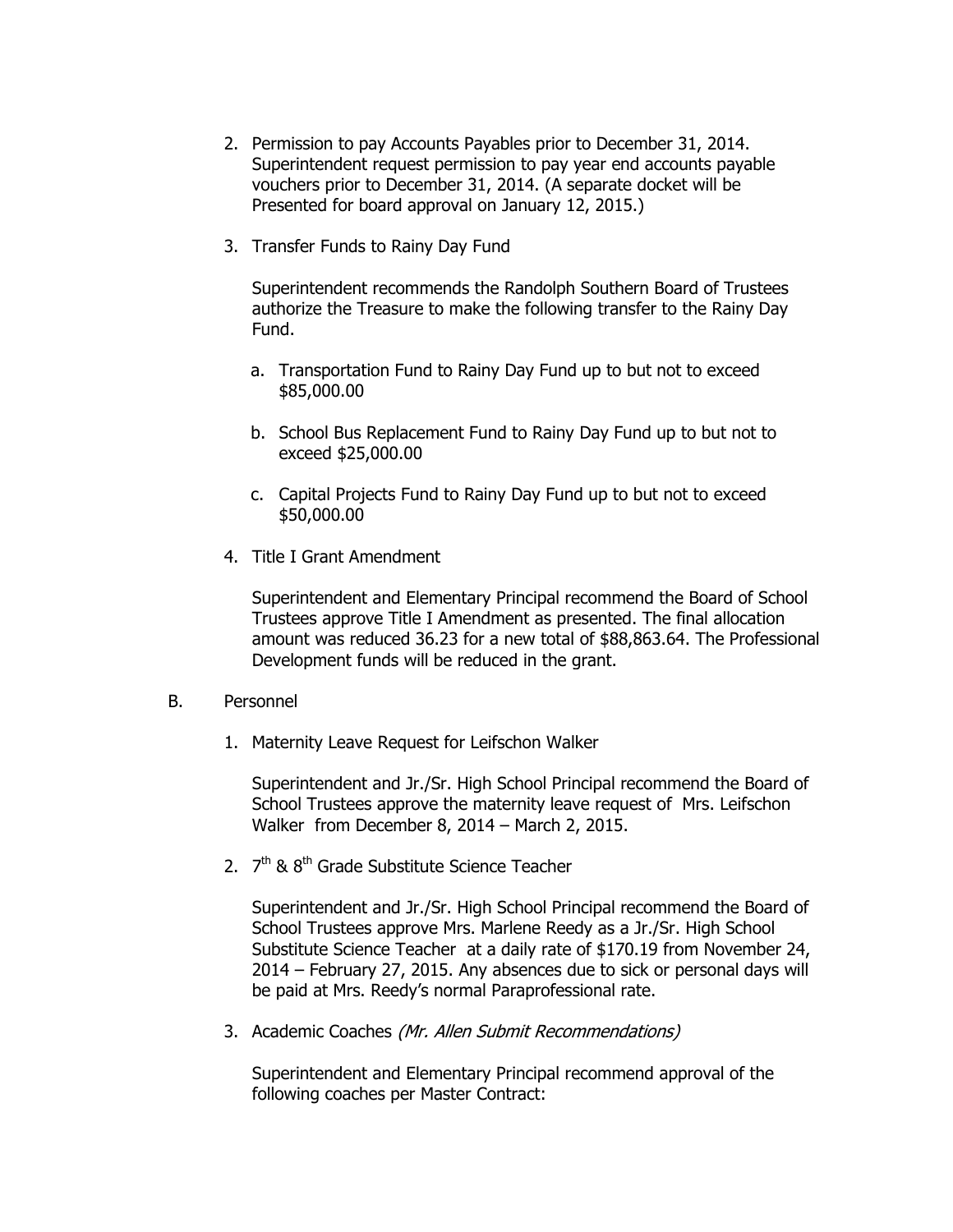- a. Julie Price/RSE Spell Bowl Coach = \$253.66
- b. Tiffany Ridgway/RSE Spell Bowl Coach = \$253.66
- c. Shawna Smith/RSE Spell Bowl Coach = \$253.66
- d. Julie Price/RSE Competition Host = \$258.00
- e. Nikki Knoll/RSHS Math Team Coach = \$761.00
- f. Chad Moore/Girls Varsity Softball Coach = \$2075.00
- g. Sean Kennedy/ Athletic Supervisor (approx. 50 games) = \$1700.00
- 4. Resignation of Richard Saddler

Superintendent recommends the Board of School Trustees approve the resignation of Richard Sadler as a bus driver effective December 19, 2014.

5. Recommendation of Joe Stuckey as new Bus Driver

Superintendent recommends the Board of School Trustees approve Mr. Joe Stuckey as a bus driver from January 6, 2015 – May 27, 2015 (93 days) for a total of \$5,911.08.

6. Nell Girton Public Employees Retirement Fund Request

Superintendent recommends the Board of School Trustees approve Mrs. Nell Girton request to discontinue the school corporation contribution of 11.2% for PERF and allow her to begin drawing her PERF per I.C. 5-10.2- 4-8.2 (b) (2).

C. Fund Raisers

Superintendent and Jr./Sr. High School Principal recommend the Board of School Trustees approve the following fund raiser request:

- 1. Group: Boys Basketball Contact Person: Tom Byrum Event: Selling 8" Pizza Subs Dates: Throughout Basketball season Anticipated Income: Gross - \$3200.00 Net - \$1600.00 Purpose: Operating Budget
- 2. Group: Boys Basketball Contact Person: Tom Byrum Event: Selling Randolph Southern Coffee mugs/tumblers Dates: Nov.  $20<sup>th</sup>$  until gone Anticipated Income: Gross - \$1500.00 Net - \$1062.00 Purpose: Operating Budget
- 3. Group: Boys Basketball Contact Person: Tom Byrum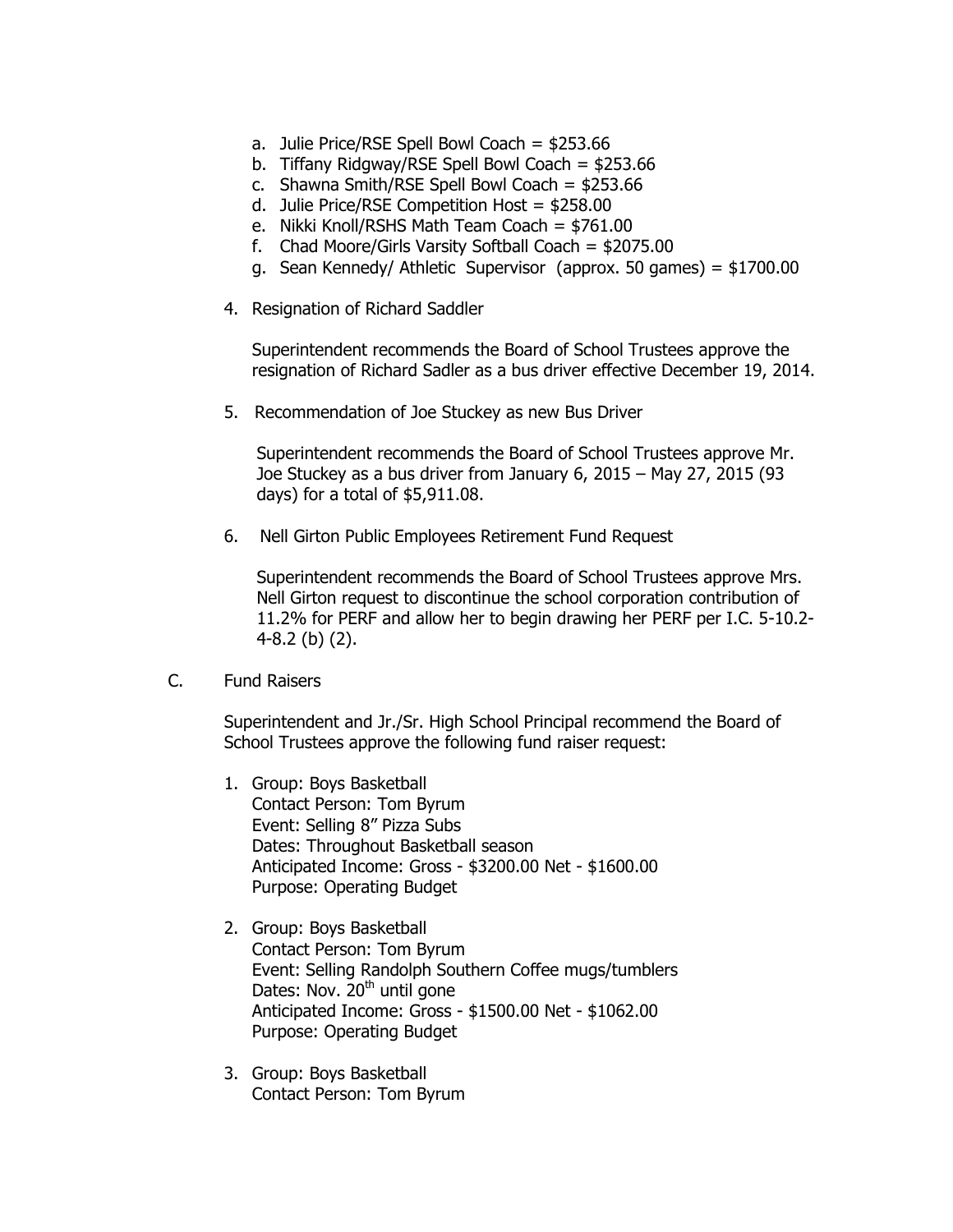Event: Selling Randolph Southern athletic magnet Dates: Dec. 1 until gone Anticipated Income: Gross - \$3000 Net - \$1200.00 Purpose: Operating Budget

- 4. Group: Athletic Department Contact Person: Monte Cowen Event: Selling Subway/Pizza Hut cards Dates: Dec.  $1 - Dec. 19$ Anticipated Income: \$2500.00 Purpose: Athletic Funds
- 5. Group: Jr. High Cheerleaders Contact Person: Carolyn Meyers Event: Selling Pictures with Santa/Gift Wrap Dates: Dec. 12 – Dec. 20 Anticipated Income: \$100-\$200 Purpose: Cheer Group/Uniforms
- 6. Group: Volleyball Contact Person: Chelsea Gibson Event: Selling Stadium Seats Dates: Jan. 2015 – Dec. 2015 Anticipated Income: \$500.00 Purpose: Operating Budget
- D. Facility Use Requests
- E. Field Trips

Superintendent and Jr./Sr. High School Principal recommend the Board of School Trustees approve the following field trip request:

- 1. Group: JV/Varsity Boys Basketball Contact Person: Monte Cowen Event: Basketball Game Place: Mississinawa Valley (Union City, Ohio) Dates: Jan. 24 2015
- 2. Group: Junior/Senior Class Contact Person: Tamra Clements Event: Academic/Historic Sites Place: Williamsburg, VA Dates: March 31 – April 4
- F. Curriculum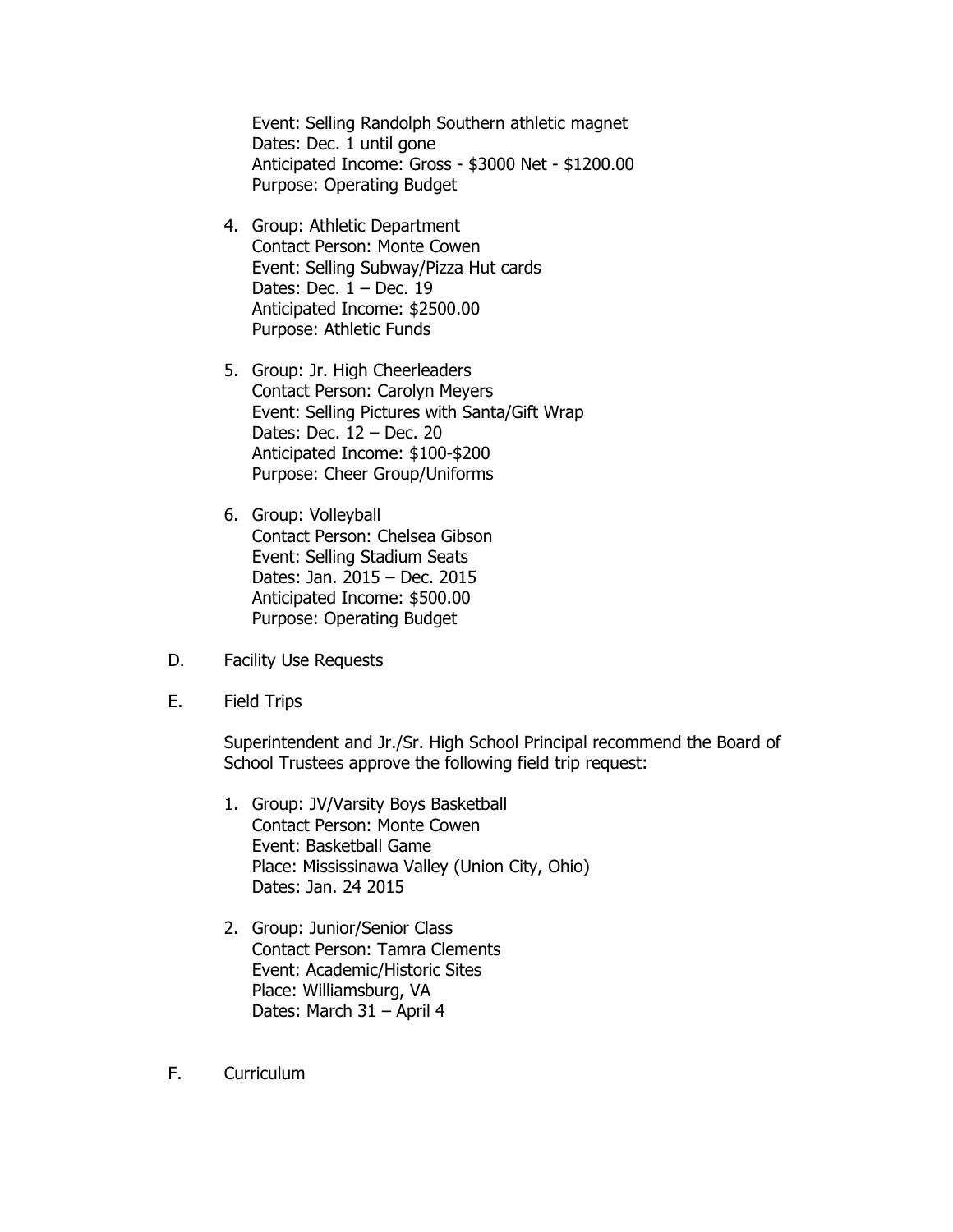## G. Board Policy

Superintendent recommends the Board of School Trustees approve the first reading of the following updated Board Policies from Neola: 1240, 1241, 1543, 2700, 3124, 5114, 5320, 8432, 0132.1, 1220, 8311, 3131, 2461, 5605, 5630.01, 5830, 8500, 8540, 9210, 9211, 5200, 8330, 0100, 0142.3, 0144.3, 3120.08, 4120.08, 5340.01, 8455, 3122.01, 4122.01, 3170, 4170, 5530, 3120, 4120, 3120.04, 3140, 4140, 3419, 4419, 5830, 9211, 5330, 8451, 7540.02, 7540.03, 7540.04, 2221, 5111, 6150.

- H. School Board
- I. Job Descriptions
- J. Donations
- K. General
	- 1. Indirect Cost Rate and Cafeteria Fund Transfer

The indirect cost rate for RSSC is 17.7%. The school corporation may transfer up to \$21,901.27 from the Cafeteria Funds to the General Fund for expenses incurred by the school corporation. Superintendent recommends the Board of School Trustees approve transfer of \$6,500.00 for indirect costs.

## VII. PRINCIPAL REPORTS

- A. High School
	- 1. Cruiser of the Season Award 2014 presented to the Girls Cross Country Team from WZZY.
	- 2. HECC Conference
	- 3. Testing Updates: ECA and Accuplacer
	- 4. Athletics update

## B. Elementary

- 1. Spell Bowl
- 2. Elementary Christmas Program on December  $17<sup>th</sup>$  at 1:00 PM and 7:00 PM.
- 3. Holiday Snack Bags provided by local churches for approximately 147 students.
- 4. Thanksgiving Food Baskets donated by teachers for 16 families.

## VIII. SUPERINTENDENT REPORT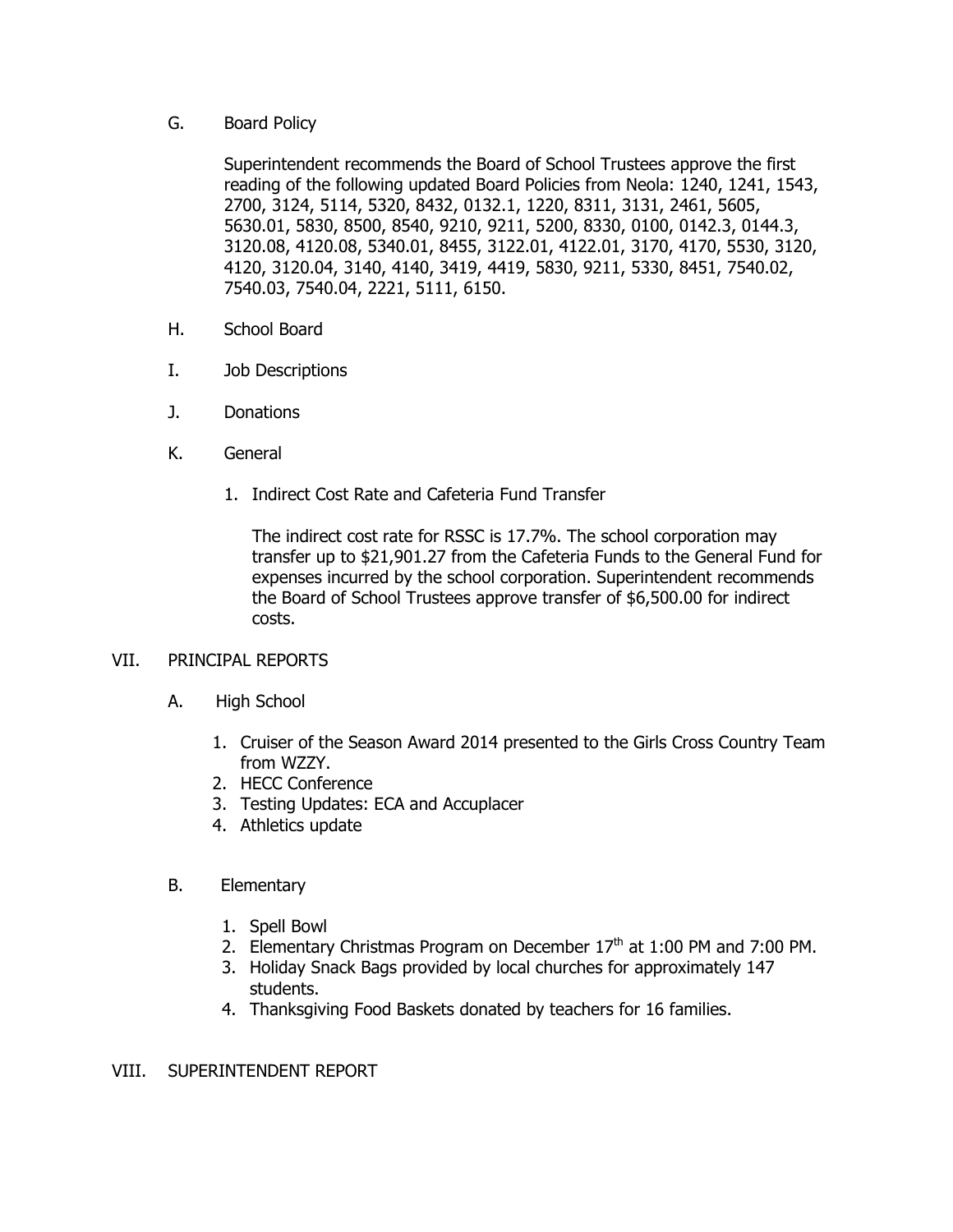- A. Corporation Christmas Breakfast on December 11<sup>th</sup> at 7:30 AM.
- B. The health insurance annual report will be submitted to the IDOE. RSSC pays \$8,268 toward a single plan health insurance. The State average is \$11,491.76. The maximum contribution for a school corporation is 12% over the State average or \$12,610.03.
- C. Free and Reduced Lunch

|             | High School | Elementary |
|-------------|-------------|------------|
| Paid        | 54.93%      | 42.92%     |
| <b>Free</b> | 36.88%      | 49.39%     |
| Reduced     | 8.19%       | 7.69%      |

D. Special Education December 1 Count and Funding

RSSC will receive approximately -\$19,000.00 less in funding for 2014-2015. The number of students identified for special education services has decreased from 2013-2014 and funding is based upon need. We received -\$39,977.00 less from 2012-2013 to 2013- 2014.

- E. Maintenance Report
- F. December Tax Settlement Distribution is due on December  $11<sup>th</sup>$  from the Auditor.
- IX. FACULTY, STAFF AND/OR STUDENT COMMENTS
- X. PATRON COMMENTS
- XI. BOARD COMMENTS
- XII. ADJOURNMENT

# **NEXT MEETING January 12th, 2015 7:30 PM RSE CAFETERIA**